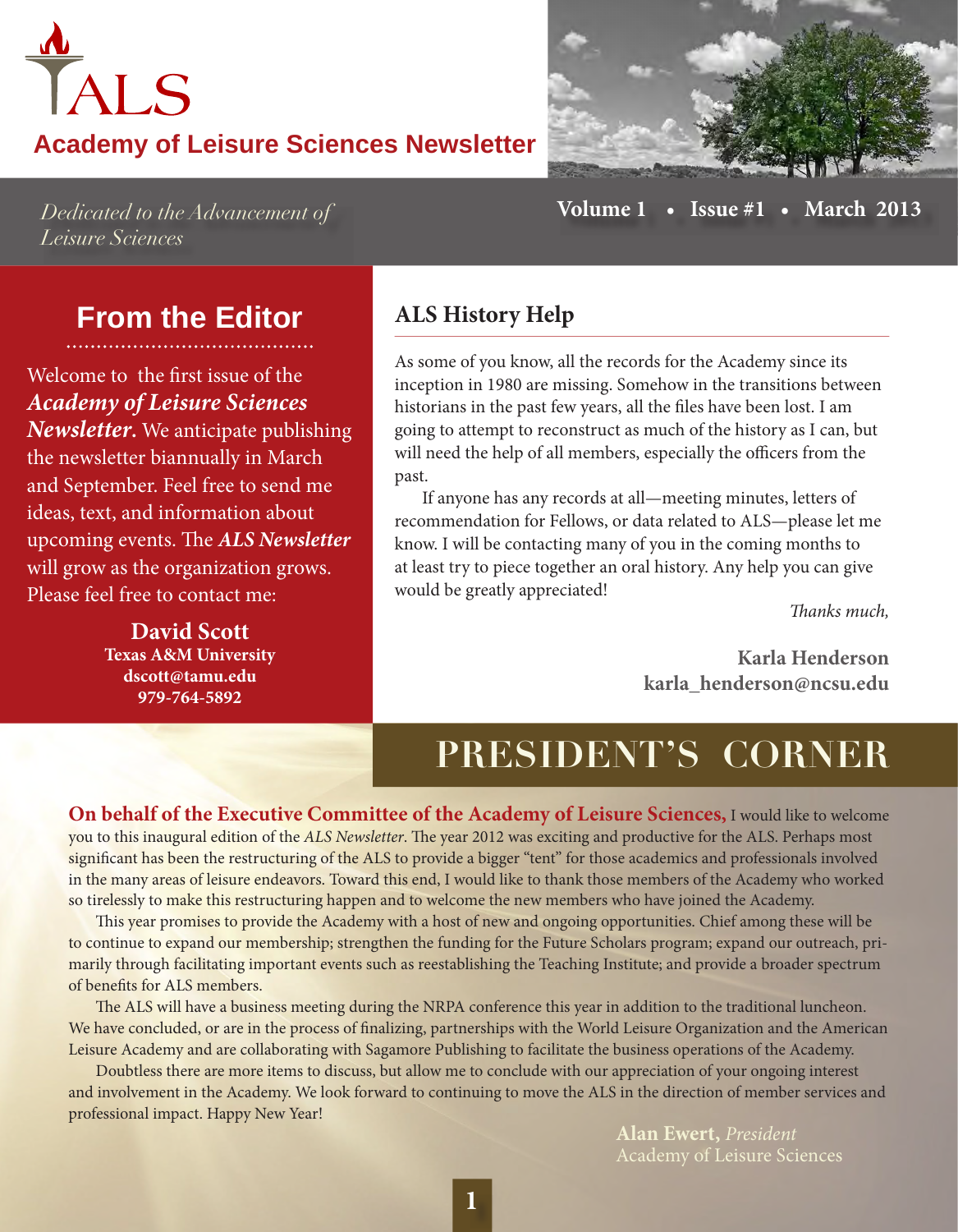# **An Invitation to Join**

 $the$ 

#### **Academy of Leisure Sciences**

by David Scott, Past President

#### Dear Colleagues:

It is my pleasure to invite you to become a member of the Academy of Leisure Sciences (ALS). The ALS is dedicated to the advancement of leisure studies. Our primary purpose is to bring together people from diverse backgrounds, academic and otherwise, who share a mutual interest in better understanding the roles of leisure in life, including various contexts of recreation, park, tourism, outdoor adventure, health, therapy, and sport. **Membership is open to all**, and all members are invited to take responsibility for the academy's growth and development by volunteering to serve on its committees, stand for its governing offices, and otherwise help create the academy's future. We want to build a caring and connected professional community.

The ALS was founded in 1980 to honor scholars who had made significant contributions to the field of leisure sciences through their research, writings, and organizational leadership. In 2011, the ALS voted to reconstitute itself and open its membership to scholars, educators, practitioners, students, and interested others. The ALS will continue its practice of nominating and electing Fellows based on lifetime achievement. However, its primary focus will be on academic and administrative mentorship. This will be made possible by creating face-to-face opportunities for professional networking;

### "We are excited about the prospects for the future."

continuing education; and research, teaching, and service-related programs. The ALS will maintain an informative website, continue financing and managing the Future Scholars program, oversee the teaching institute and the national department chairs meeting, and coordinate other initiatives as they present themselves.

Although the ALS will work with the National Recreation and Park Association's (NRPA's) Education Network, it will retain its independence from NRPA. The range and scope of the ALS's academic interests are much broader than NRPA's, and we are committed to serving members across that spectrum. We want people back who have drifted away from NRPA. If you are one of them, please think seriously about coming home to us. We miss you.

We have already cosponsored one event: The 1<sup>st</sup> International Symposium on Speaking Up

and Speaking Out: Working for Social and Environmental Justice Through Parks, Recreation, Tourism, and Leisure. The symposium was held earlier this month in Salt Lake City. We also hosted a Welcome to Your Academy of Leisure Sciences social in October in conjunction with the National Recreation and Park Association Congress in Anaheim, California. We will be hosting another Welcome at the NRPA Congress in Houston.

We are excited about the prospects for the future. The current ALS membership's mandate to throw open the doors, welcome others aboard, and nurture a shared sense of professional identity and purpose was overwhelming. We believe the newly reconstituted Academy of Leisure Sciences will serve that mission, and we look forward to you joining us as we move the Academy forward together.

We are ready for you to become a member. Our



website (http://academyofleisuresciences.com) is the primary portal for registration, membership, and other information about the ALS.

#### Please join today and welcome to the Academy of Leisure Sciences!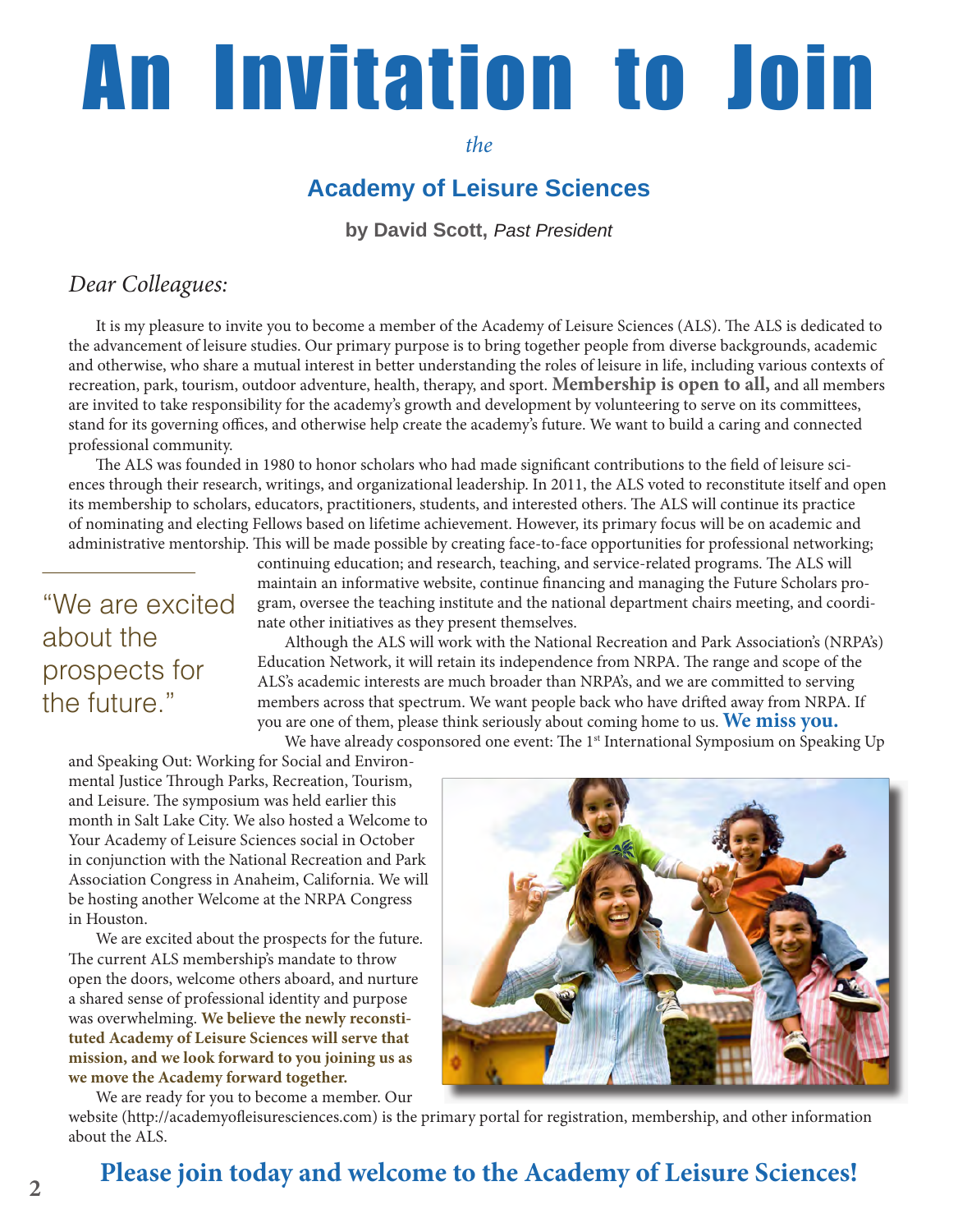## **Best Graduate Student Paper Award**

This past year, the Academy of Leisure Sciences partnered with the Leisure Research Symposium (LSR) to sponsor a Best Graduate Student Paper Award. The search committee consisted of two ALS Fellows (Fran McGuire and Dan Williams) and the two LRS cochairs (Jason Bocarro and Monika Stodolska). The search committee presented two awards in Anaheim, California at the National Recreation and Park Association Congress and Exposition. One of the awards went to Liza Berdychevsky, University of Florida, for her paper, Sex as Leisure in the Shadow of Depression. Her coauthors were Galit Nimrod (Ben-Gurion University of the Negev), Douglas A. Kleiber (University of Georgia), and Heather J. Gibson (University of Florida). The other winner was Xinyi Lisa Qian, Pennsylvania State University, for her paper, Does leisure time availability moderate or mediate the effect of daily stress on positive affect? Her coauthors were Careen M. Yarnal and David M. Almeida from Penn State.

> Congratulations to our winners and thanks to our selection committee for their hard work!

## **Why Join the Academy of Leisure Sciences?**

Membership in the ALS is open to all scholars, educators, and students in the diverse field of leisure studies, and all members participate in the Academy's growth and development by serving on committees, standing for governing offices, and otherwise creating the Academy's future. We want to build a caring and connected professional community. Here are several reasons for leisure-related scholars to join ALS:

Belong to a **worldwide network** of people interested in advancing leisure studies.



- Take an **active role in decision-making** and steering ALS in directions relevant to your scholarship.
- Receive discounted rates to ALS-sponsored teaching workshops and research symposia.
- **Receive discounts** from various vendors who sponsor ALS (e.g., Sagamore Publishing) and a complimentary electronic copy of SCHOLE: A Journal of Leisure Studies and Recreation Education.
- Support the Future Scholars Endowment Fund with a portion of your annual membership dues.

#### Enjoy the satisfaction of becoming a founding member of the newly reconstituted ALS by joining right now!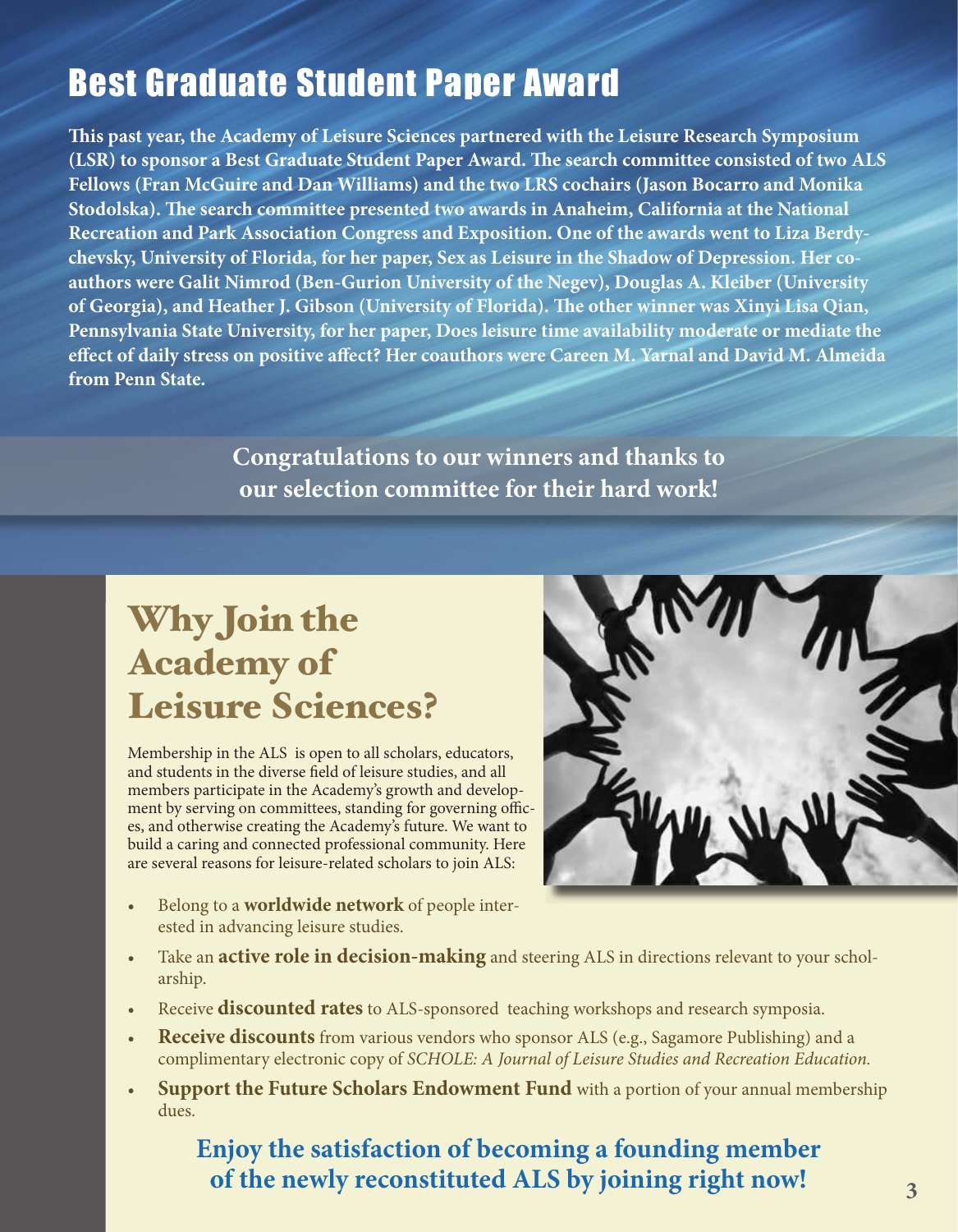## 2012 THEODORE AND FRANKLIN ROOSEVELT AWARD

#### for Excellence in Recreation and Park Research

#### **National Recreation and Park Association**



**Bill Stewart** University of Illinois

**Congratulations to William (Bill) Stewart, who was presented the** 2012 Theodore and Franklin Roosevelt Award for Excellence in Recreation and Park Research by the National Recreation and Park Association in Anaheim, California, this past October. The award is given annually "to an individual whose contributions to recreation and research have significantly advanced the cause of the recreation movement."

Stewart is a professor in the Department of Recreation, Sport, and Tourism at the University of Illinois at Urbana-Champaign. He has been conducting research on park development and community-based conservation for almost 30 years. His research program is directed at understanding relationships between park environments and individual and community well-being. Stewart's research develops an understanding of leisure experiences and place meanings related to parks, and provides communities with insight regarding public values and social benefits of their parks. His research partners have included scholars from landscape architecture, ecology, sociology, and economics. A common thread in his research has been the employment of photographs and other visual imagery to facilitate understanding of place meanings, values, and perceptions of landscapes.

Stewart is sensitive to the plurality of public and private landscape values related to parks and protected areas. In his research reports and presentations, he has been careful to document the breadth of perspectives and represent the multiple layers of environmental values connected to the people and landscapes he studies. He has been an investigator on numerous research projects totaling more than \$1.5 million, with most of the grant funding coming from various land management agencies. Stewart has received two Fulbright awards to research leisure and park use in Japan in 1993-1994, and to research community-based park development in Canada in 2005-06. He has been invited to lecture in various places throughout the U.S., Japan, Mexico, Korea, and Taiwan. He believes the greatness of the world's urban areas is reflected in the community values captured in the design of their parks.

#### **Past Recipients of the Theodore and Franklin Roosevelt Award**

2011, David Scott, Texas A&M University 2010, Robert Manning, University of Vermont 2009, No award given 2008, Myron F. Floyd, North Carolina State University 2007, Linda L. Caldwell, Penn State University 2006, Gary D. Ellis, University of Utah 2005, Joseph O'Leary, Texas A&M University 2004, Leo McAvoy, University of Minnesota 2003, Douglas A. Kleiber, University of Georgia 2002, David Lime, United States Forest Service 2001, Geoffrey Godbey, Penn State University 2000, Christos D. Siderelis, North Carolina State University 1999, Susan M. Shaw, University of Waterloo 1998, William E. Hammitt, Clemson University 1997, David N. Cole, United States Forest Service 1996, Stuart J. Schleien, University of Minnesota

1995, Edgar L. Jackson, University of Alberta 1994, John R. Kelly, University of Illinois 1993, Karla A. Henderson, University of North Carolina 1992, John L. Crompton, Texas A&M University 1991, Roger C. Mannell, University of Waterloo 1990, Mihaly Csikszentmihalyi, University of Chicago 1989, H. Ken Cordell, United States Forest Service 1988, Peter A. Witt, University of North Texas 1987, Seppo E. Iso-Ahola, University of Maryland 1986, Robert Ditton, Texas A&M University 1985, Bev Driver, United States Forest Service 1984, Carlton Van Doren, Texas A&M University 1983, Donald R. Field, Oregon State University 1982, Rabel J. Burdge, University of Illinois 1981, Wilbur F. LaPage, United States Forest Service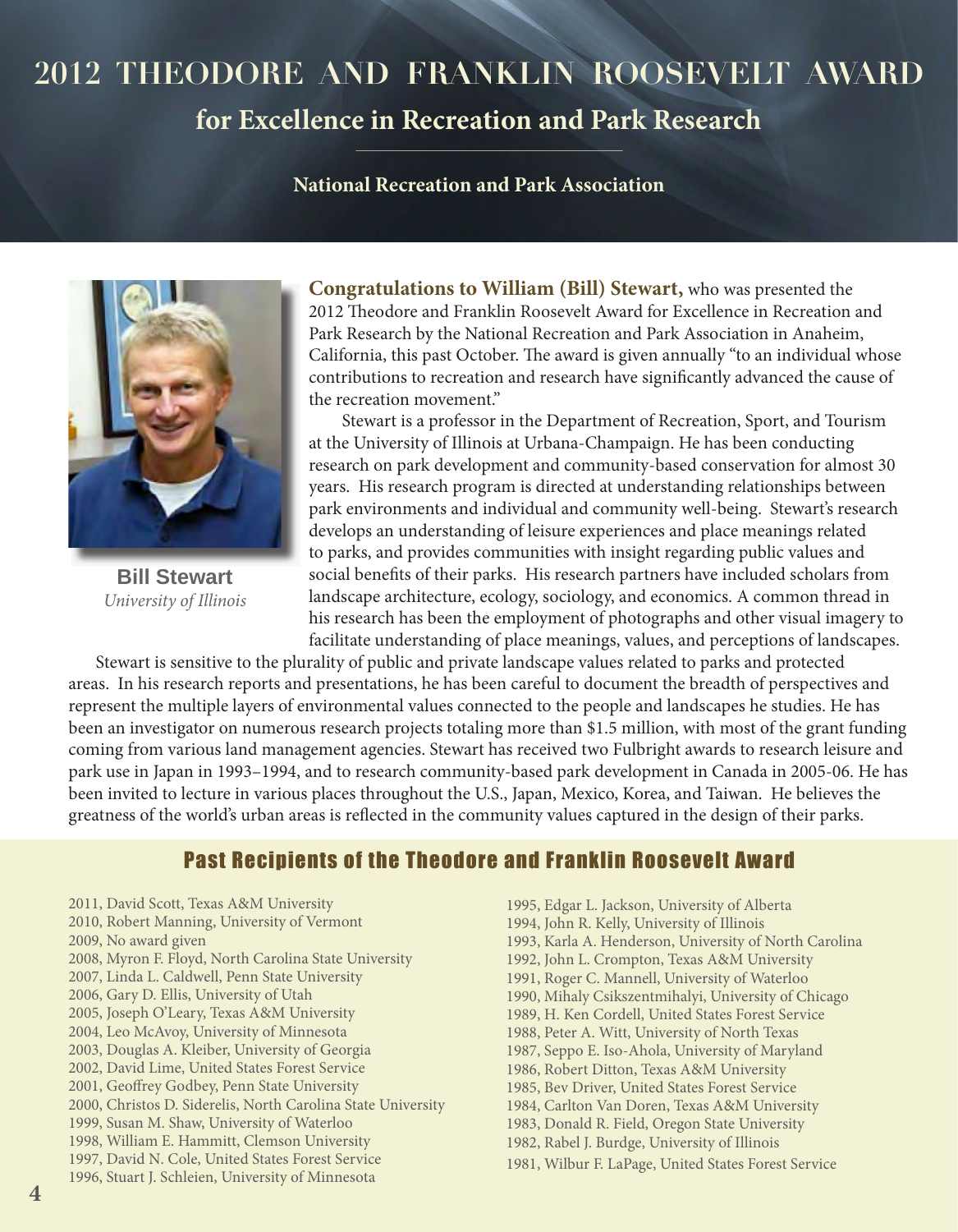Dedicated to the advancement of leisure sciences



1807 N. Federal Dr., Urbana, IL 61801 www.academyofleisuresciences.com 1.217.819.5994

#### **FUTURE SCHOLARS ENDOWMENT FUND**

January 2013

Dear Colleague:

We are making good progress toward raising the funding needed to fully endow the Future Scholars Fund. Our goal is to raise this money before December 31, 2013. If you have already contributed or pledged to contribute, I sincerely thank you. If you haven't yet contributed, please consider making a tax-deductible donation to this Fund.

The Future Scholars program makes annual awards to outstanding master's students interested in pursuing doctoral degrees in parks, recreation, and leisure studies. The awards facilitate travel to the NRPA conference where these students meet faculty from doctoral programs throughout the U.S. and Canada. By recognizing these accomplished students and facilitating their decisions about doctoral study, the Future Scholars program is a solid investment in the future of this field.

In the past, the Academy of Leisure Sciences has sponsored Future Scholars with involvement and support from NRPA plus annual financial support from Venture Publishing, Sagamore Publishing, and Dr. Dan Dustin in memory of his parents Lucille and Derby Dustin. This Fund will create a permanent endowment to sustain it into the future. Because the Fund helps emerging scholars participate in the community of educators and researchers in this field and be mentored by members of the academy, both the Academy of Leisure Sciences (through your support) and the NRPA are committed to the Future Scholars Program. Past future scholars have found these experiences to be invaluable to their academic and professional growth and your support will allow the Academy to continue this excellent and far-reaching opportunity for the future.

In an effort to stimulate contributions, you may want to consider challenge pledges or fund-raising activities. For example, a former Future Scholar, Dr. Erik Rosegard (San Francisco State University) recently offered to match contributions from other Future Scholar alumni up to a total of \$500. Likewise, students in the Recreation and Leisure Studies Program at Middle Tennessee State University made a substantial collective contribution to the Fund.

Thank you very much for your support and involvement in the Academy.

Sincerely,

**Alan Ewert** 

Alan Ewert (aewert@indiana.edu)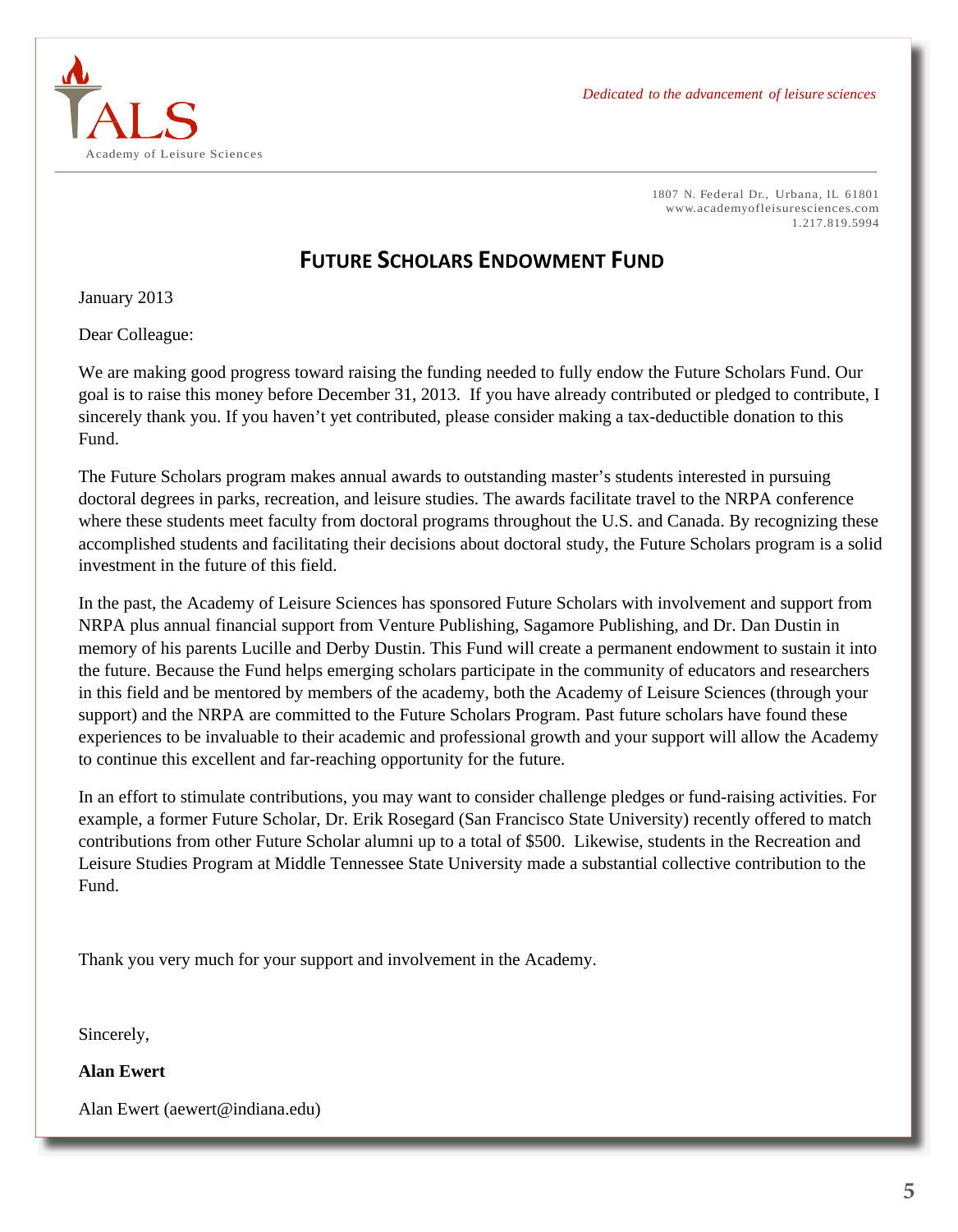## 2012 Future Scholars



Three outstanding graduate students were elected as 2012 Future Scholars: **Hua Bai** (University of Missouri, supported by Sonja Wilhelm Stanis), Gareth Jones (Temple University, supported by Brianna Clark), and **Bronwen Valtchanov** (University of Waterloo, supported by Diana Parry). They were recognized at the annual ALS luncheon and business meeting in Anaheim, California. A special thank you goes to the Future Scholars Committee: Diane Samdahl (Chair), Bob Barcelona, Deb Kerstetter, and Ingrid Schneider.

## Hua Bai

Hua is interested in people's use of parks and how parks contribute to healthy lifestyles and well-being. In her Future Scholar application, Hua wrote,

"My thesis is on perceptions of park quality and constraints to park-based physical activity across people with different demographic characteristics and past park use experiences, as well as the relationship of these perceptions with residents' physical activity and health."





## **Gareth Jones**

Gareth is interested in how participation in sport, recreation, and leisure contributes to social, physical, and psychological development and leadership skills among youth. Gareth, wrote,

"I was born and raised just outside Philadelphia, and personally experienced the everlasting benefits that recreation and active leisure can provide. This inspired me to develop a comprehensive understanding of how these activities specifically benefit youth, and to ensure quality programs are accessible to all children."

## **Bronwen Valtchanov**

Bronwen is interested in how adolescent girls from diverse racial and ethnic backgrounds experience leisure and negotiate leisure constraints. Bronwen, stated,

"My graduate course work as well as my undergraduate background in psychology and women's studies have informed my interests in the research themes of health and well-being, community development and issues of identity and diversity, including gender."

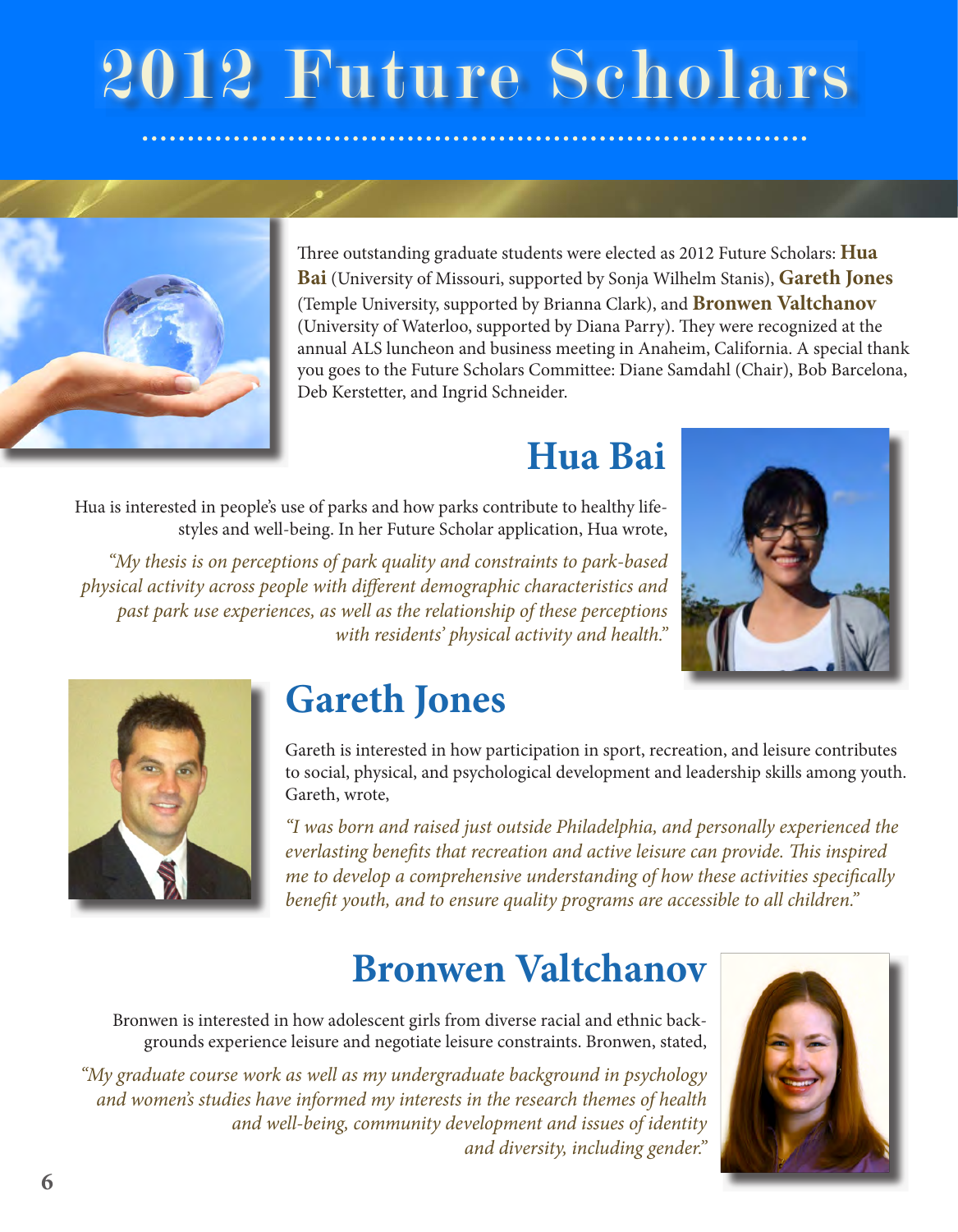## **ALS Partners With Other Organizations**

The Academy of Leisure Sciences has signed agreements with the World Leisure Organization and the Tourism Research Center (Chinese Academy of Leisure Sciences). These agreements open the door for practical exchanges of information and cooperation. Read more about these agreements at www.academyofleisuresciences.com



## **Election Results**

Deb Jordan, Bill Stewart, and Ingrid Schneider were unanimously elected as president-elect, treasurer, and secretary respectively of the Academy of Leisure Sciences. Alan Ewert took over as president at our business meeting in Anaheim, California.

Thank you to our Nominations Committee-Deb Jordan, Diane Samdahl, and Kim Shinew-for their work in bringing forward a new team of officers!

 $66$ 

Guard well your spare moments. They are like uncut diamonds. Discard them, and their value will never be known. Improve them, and they will become the brightest gems in a useful life.

-Ralph Waldo Emerson

## 10th Annual World Wilderness Conference

Call for Participation

Symposium on Science and Stewardship to Protect and Sustain Wilderness Values October 4-10, 2013 in SALAMANCA!

Greetings from the Aldo Leopold Wilderness Research Institute, the Global Change Research Center of the Czech, Academy of Sciences, the Wildland Research Institute of the University of Leeds, and the WILD Foundation.

We are enthused to be part of WILD10 by jointly hosting the WILD10 Symposium on Science and Stewardship to Protect and Sustain Wilderness Values. Many national and international NGOs, government agencies, and institutions throughout the world are already involved in this, the 10th World Wilderness Congress. Here is your invitation.

Please join us right now in preparing for this important international event. WILD10's central theme is **Make** the World a Wilder Place, with focus on how we protect, sustain, and restore wild nature and also provide enhanced social and economic opportunities for human society.

For more information, please go to www.academyofleisuresciences.com and download the Call for Participation information sheet. You can also visit the Wild10.org website for more information about this event.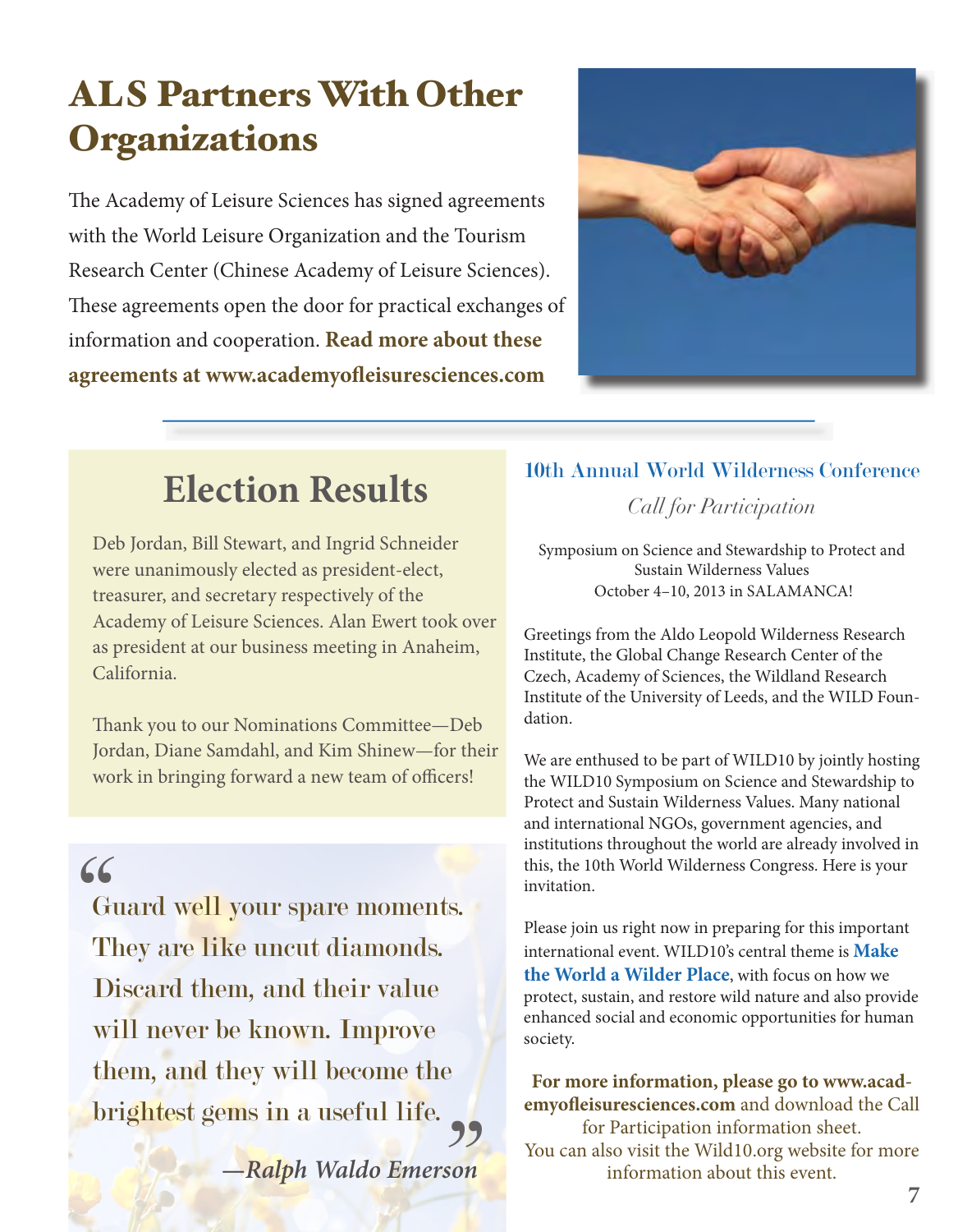## 2012 Election of **Fellows**

Five outstanding colleagues were elected as Fellows to the Academy of Leisure Sciences in May 2012. They are Jim Busser (University of Nevada, Las Vegas), Sherry Dupuis (University of Waterloo), Heather Gibson (University of Florida), Bob Rossman (Professor and Dean Emeritus, Illinois State University), and Bryan Smale (University of Waterloo). These newly elected Fellows were welcomed at the ALS annual luncheon and business meeting in Anaheim, California.



**James Busser** 

**Jim Busser** is a professor and director of the PhD program in the William F. Harrah College of Hotel Administration at the University of Nevada, Las Vegas (UNLV). From 2000 to 2008, Busser was an associate dean for Academic Affairs at UNLV. Over the last 25 years, he has made important contributions to the knowledge of our discipline through his research on personnel management. Busser is the author of several publications, including three books: Programming for Employee Services and Recreation, Problem Solving in Recreation and Parks, and Sport Club Management. He has given invited presentations in the United States, Finland, United Arab Emirates, and England. Busser has held key posts in national professional societies. Busser is an active member of the Academy for Park and Recreation Administration and is a fellow in the AAHPERD Research Consortium. He has served as editor of three scholarly journals and is in his second term as editor of the Journal of Park and Recreation Administration.

Guided by an authentic partnership approach and a number of years experience working in long-term care, Sherry Dupuis' research program has focused primarily on identifying ways to improve the quality of the lives of persons living with dementia and their families and to ensuring the voices of persons with dementia and their partners in care are represented in research, education, and practice. Her most recent research uses participatory action research and appreciative inquiry in facilitating and examining a culture change process in long-term care settings, a process that is nurturing more relationship-centered practices where all key stakeholders in those settings are included in decision making. Dupuis is also committed to research as a means of triggering personal transformation and social change. Thus, she is interested in exploring creative, arts-based approaches to research and alternative representations of research results such as research-based drama that make research findings more accessible and more effective in shifting images, understandings, and actions in dementia care.

**Sherry L. Dupuis** 

**Heather Gibson** is a professor in the Department of Tourism, Recreation, and Sport Management at the University of Florida and an associate director of the Eric Friedheim Tourism Institute. People often ask, "Does Heather specialize in tourism, sport, or leisure?" The answer is all three. She graduated from Brighton Polytechnic in the UK with a bachelor's degree in physical education and a specialization in sport sociology. This focus on the sociology of sport and leisure led her to the University of Connecticut where she earned her master's degree and PhD and was introduced to tourism as a field of study. Currently, Gibson teaches classes in leisure theory, tourism, and research methods. She also leads study abroad programs to Australia, New Zealand, and Fiji. She

8